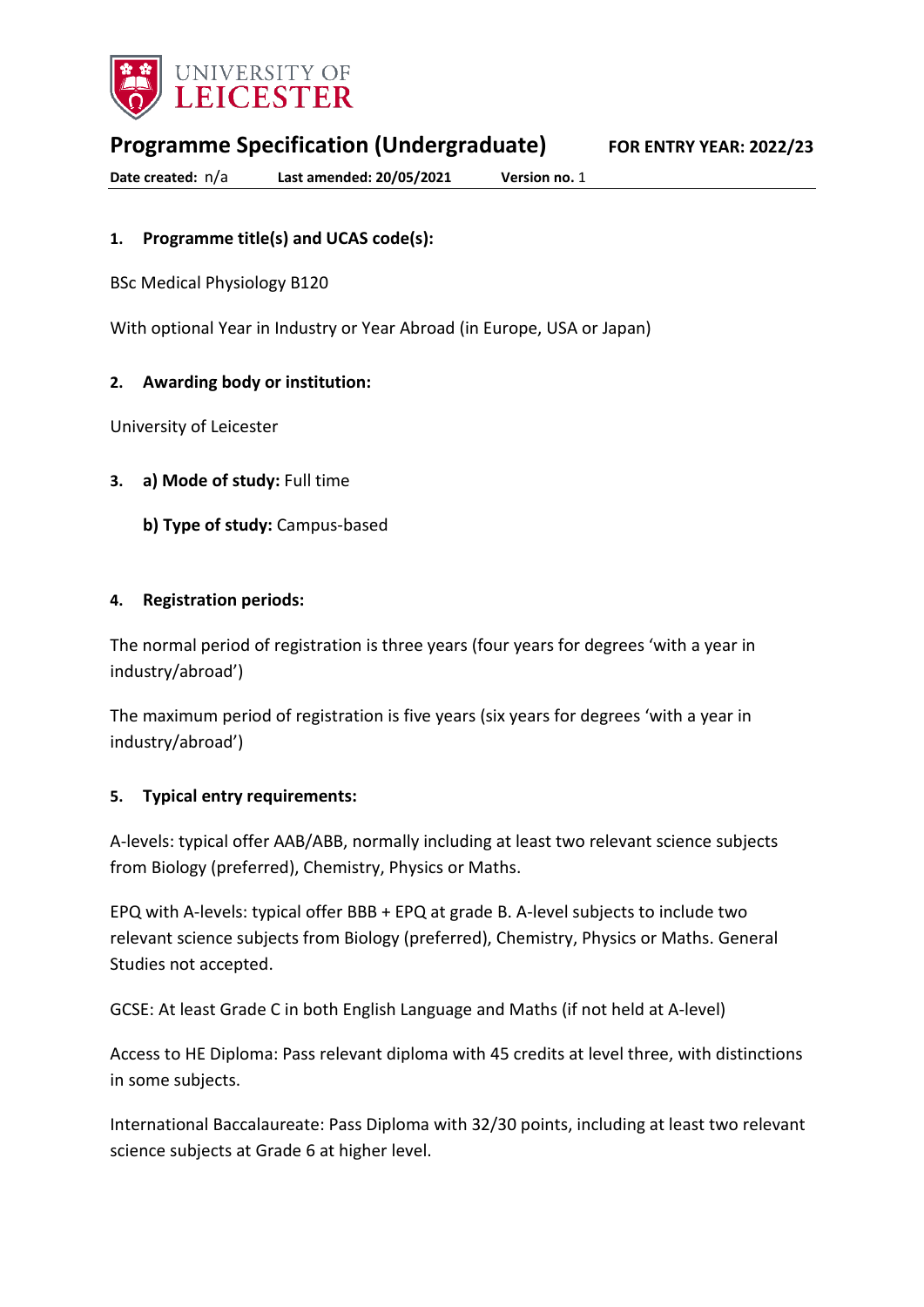BTEC Nationals: Pass relevant Diploma with DDD plus five GCSEs at B or above including two relevant sciences.

For the aims, learning outcomes and application criteria for the GCSA Year Abroad please see <https://le.ac.uk/study/undergraduates/courses/abroad>

## **6. Accreditation of Prior Learning:**

Direct 2nd year entry is considered subject to completion of a level 4 programme of comparable content to those studies in year 1 of this programme, passing all modules and with a year mark of at least 65%.

## **7. Programme aims:**

The programme aims to provide:

• a flexible teaching and learning programme of high quality that is informed by an active research environment in which students develop their own interests

• a stimulating and supportive working environment;

• an education that will enable graduates to follow a variety of careers including higher degrees and research;

and to enable students to:

• have a broad appreciation of physiology, pharmacology and related disciplines with an emphasis on human health and disease, and advanced knowledge of one or more areas including appreciation of aspects of the underpinning research;

• develop a range of skills including practical and transferable skills;

• gain experience, within the 4 year Industry/abroad options, work in an external research laboratory or an American, Japanese or another European University.

## **8. Reference points used to inform the programme specification:**

- QAA Benchmarking Statement
- University of Leicester Learning and Teaching Strategy 2016-2020
- University of Leicester Periodic Developmental Review Report
- External Examiners' reports (annual)

## **9. Programme Outcomes:**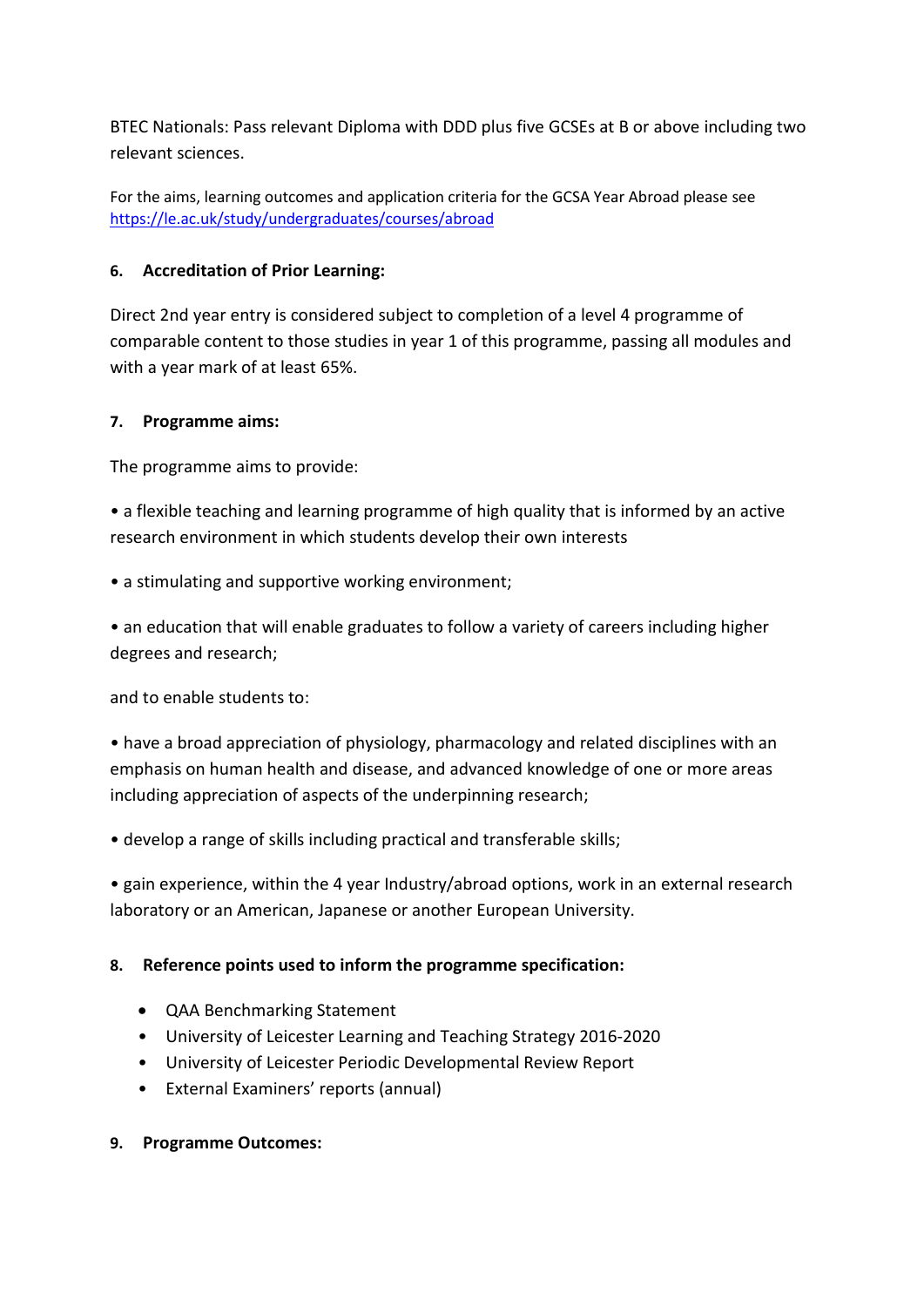| <b>Teaching and Learning</b>                       | <b>How Demonstrated?</b>                                                                                                                                                                                                                                                                                                                                                                                                                                                                               |  |  |
|----------------------------------------------------|--------------------------------------------------------------------------------------------------------------------------------------------------------------------------------------------------------------------------------------------------------------------------------------------------------------------------------------------------------------------------------------------------------------------------------------------------------------------------------------------------------|--|--|
|                                                    |                                                                                                                                                                                                                                                                                                                                                                                                                                                                                                        |  |  |
| (a) Discipline specific knowledge and competencies |                                                                                                                                                                                                                                                                                                                                                                                                                                                                                                        |  |  |
|                                                    |                                                                                                                                                                                                                                                                                                                                                                                                                                                                                                        |  |  |
|                                                    | Examination, coursework (e.g.                                                                                                                                                                                                                                                                                                                                                                                                                                                                          |  |  |
|                                                    | practical reports, written                                                                                                                                                                                                                                                                                                                                                                                                                                                                             |  |  |
|                                                    | reports, data analysis, oral                                                                                                                                                                                                                                                                                                                                                                                                                                                                           |  |  |
|                                                    | presentations, group reports,                                                                                                                                                                                                                                                                                                                                                                                                                                                                          |  |  |
|                                                    | video production, poster                                                                                                                                                                                                                                                                                                                                                                                                                                                                               |  |  |
|                                                    | production, dissertation)                                                                                                                                                                                                                                                                                                                                                                                                                                                                              |  |  |
|                                                    |                                                                                                                                                                                                                                                                                                                                                                                                                                                                                                        |  |  |
|                                                    |                                                                                                                                                                                                                                                                                                                                                                                                                                                                                                        |  |  |
|                                                    |                                                                                                                                                                                                                                                                                                                                                                                                                                                                                                        |  |  |
|                                                    |                                                                                                                                                                                                                                                                                                                                                                                                                                                                                                        |  |  |
|                                                    |                                                                                                                                                                                                                                                                                                                                                                                                                                                                                                        |  |  |
|                                                    |                                                                                                                                                                                                                                                                                                                                                                                                                                                                                                        |  |  |
|                                                    |                                                                                                                                                                                                                                                                                                                                                                                                                                                                                                        |  |  |
|                                                    | Examination and coursework                                                                                                                                                                                                                                                                                                                                                                                                                                                                             |  |  |
|                                                    |                                                                                                                                                                                                                                                                                                                                                                                                                                                                                                        |  |  |
|                                                    |                                                                                                                                                                                                                                                                                                                                                                                                                                                                                                        |  |  |
|                                                    |                                                                                                                                                                                                                                                                                                                                                                                                                                                                                                        |  |  |
|                                                    |                                                                                                                                                                                                                                                                                                                                                                                                                                                                                                        |  |  |
| learning, and private study.                       |                                                                                                                                                                                                                                                                                                                                                                                                                                                                                                        |  |  |
|                                                    |                                                                                                                                                                                                                                                                                                                                                                                                                                                                                                        |  |  |
|                                                    |                                                                                                                                                                                                                                                                                                                                                                                                                                                                                                        |  |  |
|                                                    |                                                                                                                                                                                                                                                                                                                                                                                                                                                                                                        |  |  |
|                                                    |                                                                                                                                                                                                                                                                                                                                                                                                                                                                                                        |  |  |
|                                                    |                                                                                                                                                                                                                                                                                                                                                                                                                                                                                                        |  |  |
|                                                    |                                                                                                                                                                                                                                                                                                                                                                                                                                                                                                        |  |  |
|                                                    |                                                                                                                                                                                                                                                                                                                                                                                                                                                                                                        |  |  |
|                                                    |                                                                                                                                                                                                                                                                                                                                                                                                                                                                                                        |  |  |
|                                                    |                                                                                                                                                                                                                                                                                                                                                                                                                                                                                                        |  |  |
| (iii) Critical analysis of key issues              |                                                                                                                                                                                                                                                                                                                                                                                                                                                                                                        |  |  |
| Lectures, tutorials, seminars,                     | Examination and coursework                                                                                                                                                                                                                                                                                                                                                                                                                                                                             |  |  |
| practical classes, computer                        |                                                                                                                                                                                                                                                                                                                                                                                                                                                                                                        |  |  |
| classes, discussions, research                     |                                                                                                                                                                                                                                                                                                                                                                                                                                                                                                        |  |  |
| projects, group work, directed                     |                                                                                                                                                                                                                                                                                                                                                                                                                                                                                                        |  |  |
| reading, resource-based                            |                                                                                                                                                                                                                                                                                                                                                                                                                                                                                                        |  |  |
| learning, and private study.                       |                                                                                                                                                                                                                                                                                                                                                                                                                                                                                                        |  |  |
|                                                    |                                                                                                                                                                                                                                                                                                                                                                                                                                                                                                        |  |  |
|                                                    | <b>Methods</b><br>(i) Mastery of an appropriate body of knowledge<br>Lectures, tutorials, seminars,<br>practical classes, computer<br>classes, discussions, research<br>projects, group work, directed<br>reading, resource-based<br>learning, and private study.<br>(ii) Understanding and application of key concepts and techniques<br>Lectures, tutorials, seminars,<br>practical classes, computer<br>classes, discussions, research<br>projects, group work, directed<br>reading, resource-based |  |  |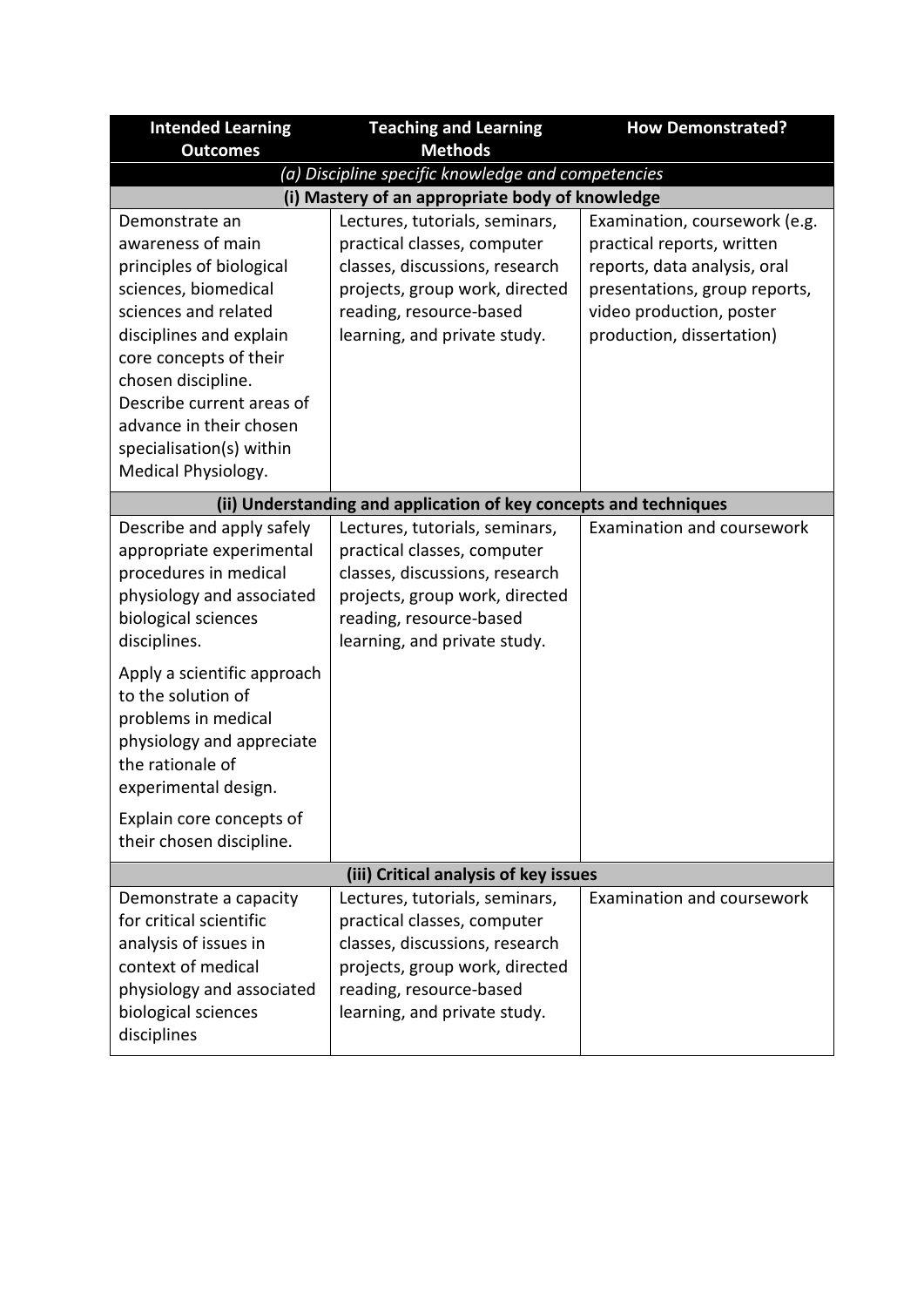| <b>Intended Learning</b>                    | <b>Teaching and Learning</b>                                | <b>How Demonstrated?</b>   |  |
|---------------------------------------------|-------------------------------------------------------------|----------------------------|--|
| <b>Outcomes</b>                             | <b>Methods</b>                                              |                            |  |
|                                             | (iv) Clear and concise presentation of material             |                            |  |
| Communicate orally and in                   | Lectures, tutorials, seminars,                              | Examination and coursework |  |
| writing concepts and                        | practical classes, computer                                 |                            |  |
| arguments in medical                        | classes, discussions, research                              |                            |  |
| physiology and associated                   | projects, group work, directed                              |                            |  |
| biological sciences                         | reading, resource-based                                     |                            |  |
| disciplines                                 | learning, and private study.                                |                            |  |
|                                             | (v) Critical appraisal of evidence with appropriate insight |                            |  |
| Demonstrate the capacity                    | Lectures, tutorials, seminars,                              | Examination and coursework |  |
| to analyse and criticise                    | practical classes, computer                                 |                            |  |
| evidence from both                          | classes, discussions, research                              |                            |  |
| experimental procedures                     | projects, group work, directed                              |                            |  |
| and the literature.                         | reading, resource-based                                     |                            |  |
|                                             | learning, and private study.                                |                            |  |
| (vi) Other discipline specific competencies |                                                             |                            |  |
| In the year in                              | Laboratory work, research                                   | Research report, practical |  |
| industry/abroad                             | project                                                     | reports.                   |  |
| programmes, demonstrate                     |                                                             |                            |  |
| the capacity to work in an                  |                                                             |                            |  |
| industrial or other                         |                                                             |                            |  |
| research laboratory or                      |                                                             |                            |  |
| study in another                            |                                                             |                            |  |
| European, American or                       |                                                             |                            |  |
| Japanese University.                        |                                                             |                            |  |
|                                             | (b) Transferable skills                                     |                            |  |
| (i) Oral communication                      |                                                             |                            |  |
| Communicate orally, with                    | Tutorials, seminars, practical                              | Oral presentations, group  |  |
| clarity and coherence,                      | classes, computer classes,                                  | reports, tutorials.        |  |
| concepts and arguments                      | discussions, research projects,                             |                            |  |
| in medical physiology and                   | group work.                                                 |                            |  |
| associated biological                       |                                                             |                            |  |
| sciences disciplines                        |                                                             |                            |  |
| (ii) Written communication                  |                                                             |                            |  |
| Communicate in writing,                     | Tutorials, seminars, practical                              | Examination and coursework |  |
| with clarity and                            | classes, computer classes,                                  |                            |  |
| coherence, concepts and                     | discussions, research projects,                             |                            |  |
| arguments in medical                        | group work.                                                 |                            |  |
| physiology and associated                   |                                                             |                            |  |
| biological sciences                         |                                                             |                            |  |
| disciplines                                 |                                                             |                            |  |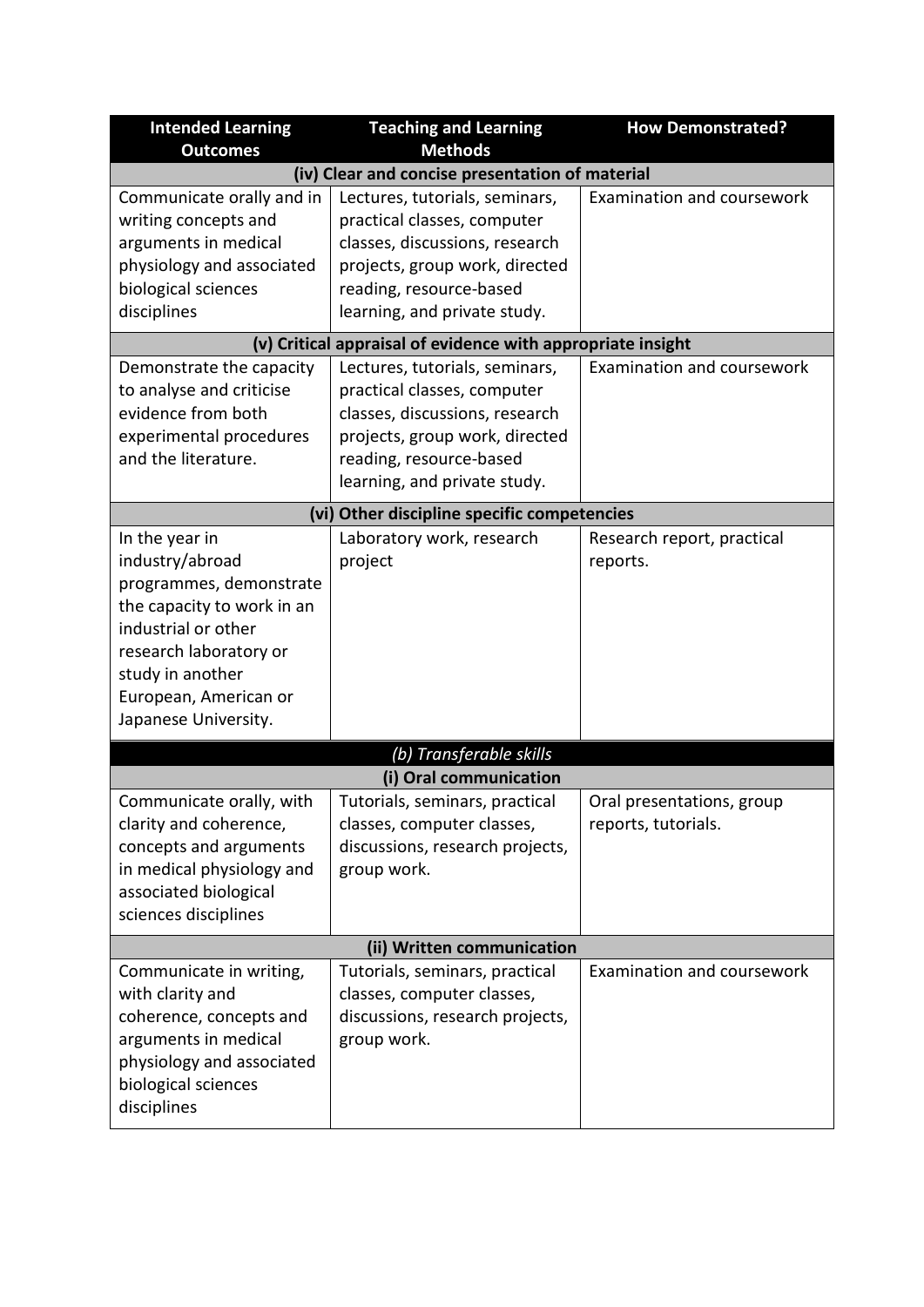| <b>Intended Learning</b>                             | <b>Teaching and Learning</b>                                  | <b>How Demonstrated?</b>          |  |
|------------------------------------------------------|---------------------------------------------------------------|-----------------------------------|--|
| <b>Outcomes</b>                                      | <b>Methods</b>                                                |                                   |  |
|                                                      | (iii) Information technology                                  |                                   |  |
| Demonstrate the effective<br>use of IT for accessing | Lectures, tutorials, seminars,<br>practical classes, computer | Examination and coursework        |  |
| databases and scientific                             | classes, discussions, research                                |                                   |  |
| literature; manipulating,                            | projects, group work, directed                                |                                   |  |
| processing and presenting                            | reading, resource-based                                       |                                   |  |
| data; presenting written                             | learning, and private study.                                  |                                   |  |
| assignments.                                         |                                                               |                                   |  |
|                                                      | (iv) Numeracy                                                 |                                   |  |
| Understand and                                       | Lectures, tutorials, seminars,                                | Examination and coursework        |  |
| manipulate numerical                                 | practical classes, computer                                   |                                   |  |
| data, solve problems using                           | classes, discussions, research                                |                                   |  |
| a variety of methods and                             | projects, group work, directed                                |                                   |  |
| apply numerical and                                  | reading, resource-based                                       |                                   |  |
| statistical techniques to                            | learning, and private study.                                  |                                   |  |
| data analysis.                                       |                                                               |                                   |  |
|                                                      | (v) Team working                                              |                                   |  |
| Demonstrate the ability to                           | Tutorials, group work,                                        | Group reports, use of class       |  |
| work as part of a group                              | research projects.                                            | data to generate practical        |  |
|                                                      |                                                               | reports                           |  |
| (vi) Problem solving                                 |                                                               |                                   |  |
| Apply a scientific approach                          | Lectures, tutorials, seminars,                                | Examination and coursework        |  |
| to the solution of                                   | practical classes, computer                                   |                                   |  |
| problems in the context of                           | classes, discussions, research                                |                                   |  |
| medical physiology and                               | projects, group work, directed                                |                                   |  |
| appreciate the rationale of                          | reading, resource-based                                       |                                   |  |
| experimental design.                                 | learning, and private study.                                  |                                   |  |
| (vii) Information handling                           |                                                               |                                   |  |
| Demonstrate the capacity                             | Lectures, tutorials, seminars,                                | <b>Examination and coursework</b> |  |
| to access a variety of                               | practical classes, computer                                   |                                   |  |
| resource materials and to                            | classes, discussions, research                                |                                   |  |
| analyse evidence from                                | projects, group work, directed                                |                                   |  |
| both experimental                                    | reading, resource-based                                       |                                   |  |
| procedures and the                                   | learning, and private study.                                  |                                   |  |
| literature.                                          |                                                               |                                   |  |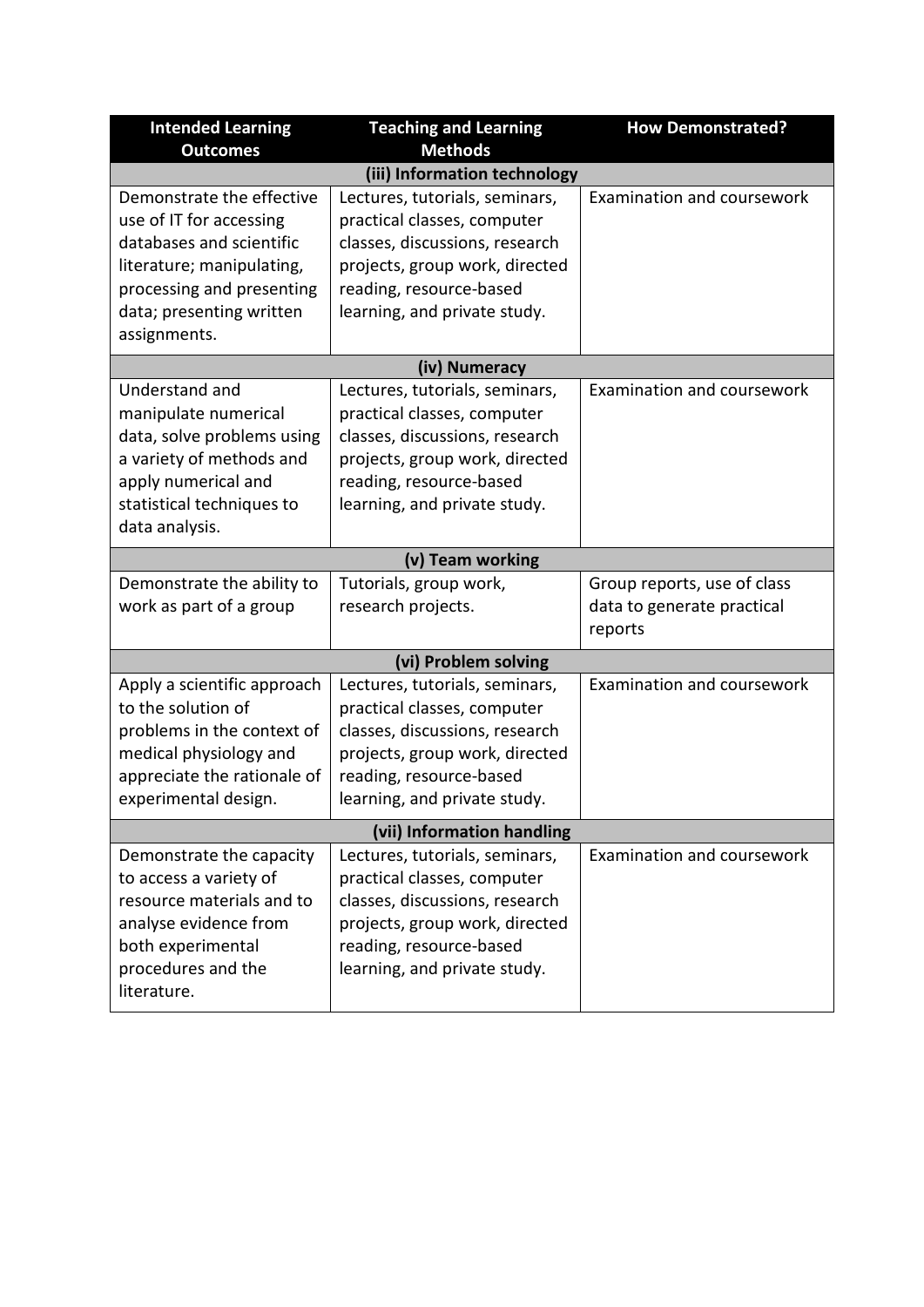| <b>Intended Learning</b>                                                                                                                                                                                                                                                                                                 | <b>Teaching and Learning</b>                                                                                                                                                                                              | <b>How Demonstrated?</b>                                      |  |
|--------------------------------------------------------------------------------------------------------------------------------------------------------------------------------------------------------------------------------------------------------------------------------------------------------------------------|---------------------------------------------------------------------------------------------------------------------------------------------------------------------------------------------------------------------------|---------------------------------------------------------------|--|
| <b>Outcomes</b>                                                                                                                                                                                                                                                                                                          | <b>Methods</b>                                                                                                                                                                                                            |                                                               |  |
| (viii) Skills for lifelong learning                                                                                                                                                                                                                                                                                      |                                                                                                                                                                                                                           |                                                               |  |
| Demonstrate the<br>acquisition of the skills<br>and attributes necessary<br>for lifelong learning,<br>including: intellectual<br>independence, effective<br>time management, the<br>ability to work as part of a<br>team, the use of IT and<br>the capacity to access and<br>utilise a variety of<br>resource materials. | Lectures, tutorials, seminars,<br>practical classes, computer<br>classes, discussions, research<br>projects, group work, directed<br>reading, resource-based<br>learning, private study, career<br>development programme. | Examination, coursework,<br>personal development<br>planning. |  |

# **10. Progression points:**

In cases where a student has failed to meet a requirement to progress he or she will be required to withdraw from the course.

The programme follows the standard scheme of progression set out in Senate Regulation 5 with the following additional requirements.

The Board of Examiners reserves the right to determine the progression of students who carry failed credits but have the right to a further resit: where these credits are in modules that are pre-requisite for subsequent modules or where the student has a low overall level of attainment, the Board can require the student to resit the failed modules without residence rather than proceed to the next year carrying failed modules to be resat alongside the current modules.

In cases where a student has failed to meet a requirement to progress he or she will be required to withdraw from the course

# **11. Scheme of Assessment**

The programme follows the standard scheme of award and classification set out in Senate Regulation 5.

# **12. Special features:**

In year 1, students receive a broad education in core bioscience disciplines with a focus on physiology and pharmacology, along with specific teaching in medical biosciences and key skills. In years 2 and 3, the core programme, including Medical Physiology modules specific to them, is supplemented with options from the Biological Sciences programme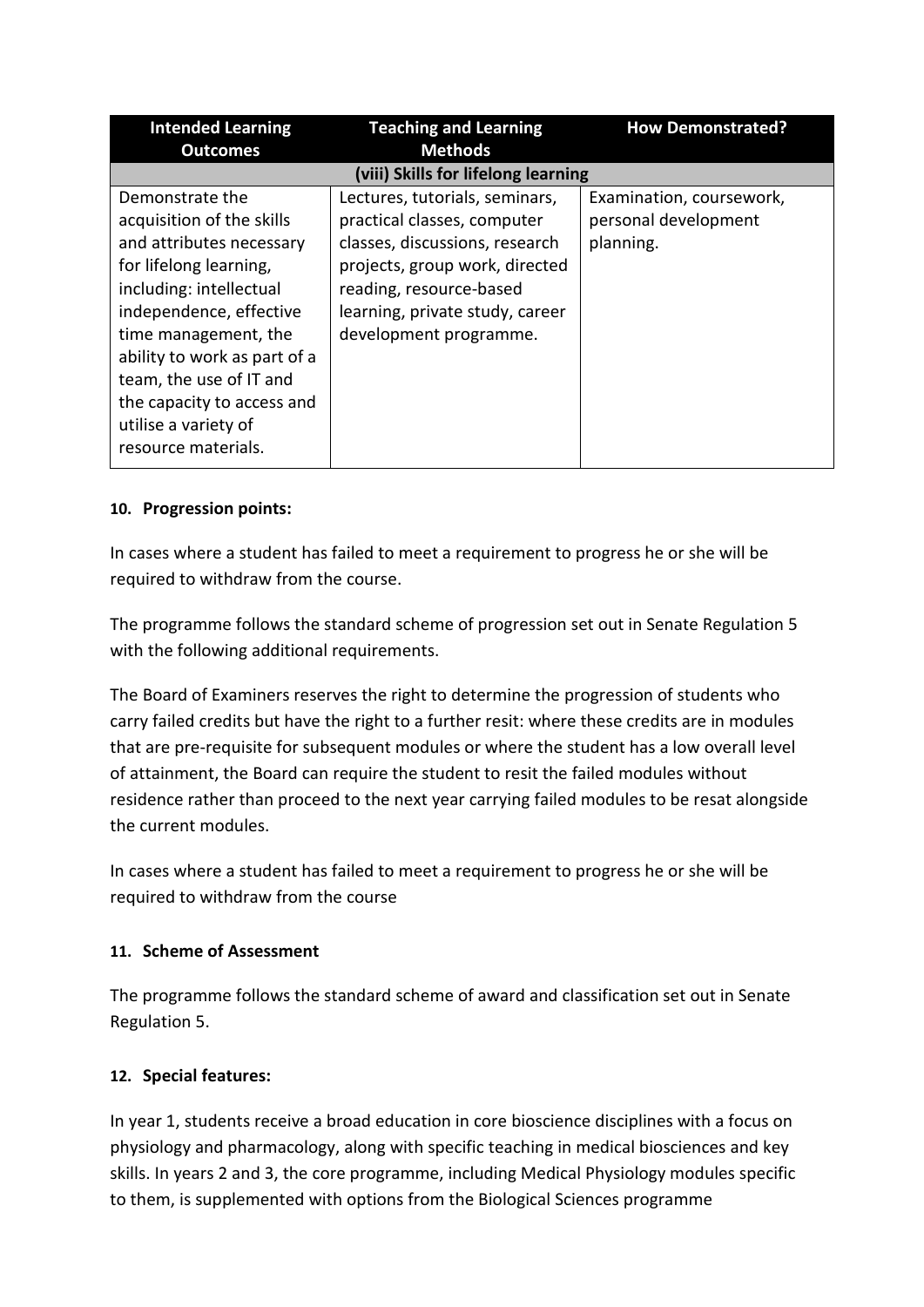Opportunities are available to take placements within related industries, or to study in other European, American or Japanese universities.

The School has a strong reputation for research and the range of staff expertise enables provision of research-led programmes that offer breadth and depth.

# **13. Indications of programme quality**

External examiner evaluations.

# **14. External Examiner(s) reports**

The details of the External Examiner(s) for this programme and the most recent External Examiners' reports for this programme can be found at **exampapers@Leicester** [log-in required]

# **Appendix 1: Programme structure (programme regulations)**

## **Appendix 2: Module specifications**

See [module specification database](http://www.le.ac.uk/sas/courses/documentation)

**Appendix 3: Skills matrix**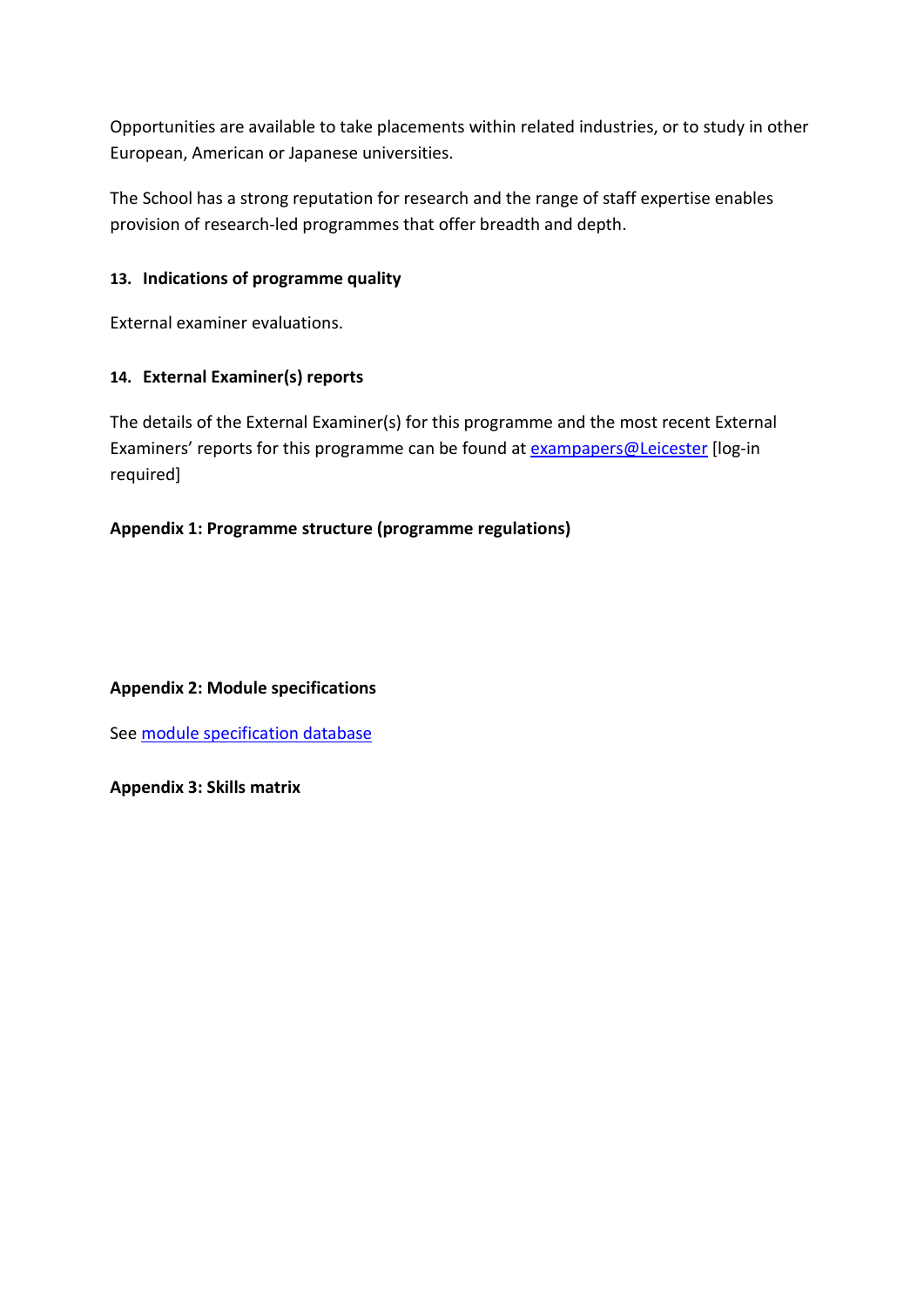# **Appendix 1: Programme structure (programme regulations)**

# **Updates to the programme**

| Academic year<br>affected | <b>Module Code(s)</b> | Update |
|---------------------------|-----------------------|--------|
|                           |                       |        |
|                           |                       |        |

# **BSc Medical Physiology B120**

With optional Year in Industry or Year Abroad (in Europe, USA or Japan)

#### **Year 1**

*Semester 1*

|                                                       | BS1030                            | The Molecules of Life - An Introduction to Biochemistry and Molecular<br>Biology (30)             |
|-------------------------------------------------------|-----------------------------------|---------------------------------------------------------------------------------------------------|
|                                                       | BS1040                            | The Cell - An Introduction to Microbiology & Cell Biology (30)                                    |
|                                                       | Semester 2                        |                                                                                                   |
|                                                       | <b>BS1050</b>                     | From Individuals to Populations - An Introduction to Genetics (15)                                |
|                                                       | BS1060                            | Multicellular Organisation - An Introduction to Physiology, Pharmacology<br>and Neuroscience (30) |
|                                                       | MB1080                            | An Introduction to Medical Bioscience (15)                                                        |
|                                                       | Year 2                            |                                                                                                   |
|                                                       | Semester 1                        |                                                                                                   |
| Core modules:<br><b>BS2000</b><br>Research Topic (15) |                                   |                                                                                                   |
|                                                       |                                   |                                                                                                   |
|                                                       | Choose TWO OR THREE modules from: |                                                                                                   |
|                                                       | Semester 1                        |                                                                                                   |
|                                                       | BS2013                            | Physiology and Pharmacology (15)                                                                  |
|                                                       | BS2015                            | Physiology of Excitable Cells (15)                                                                |
|                                                       |                                   |                                                                                                   |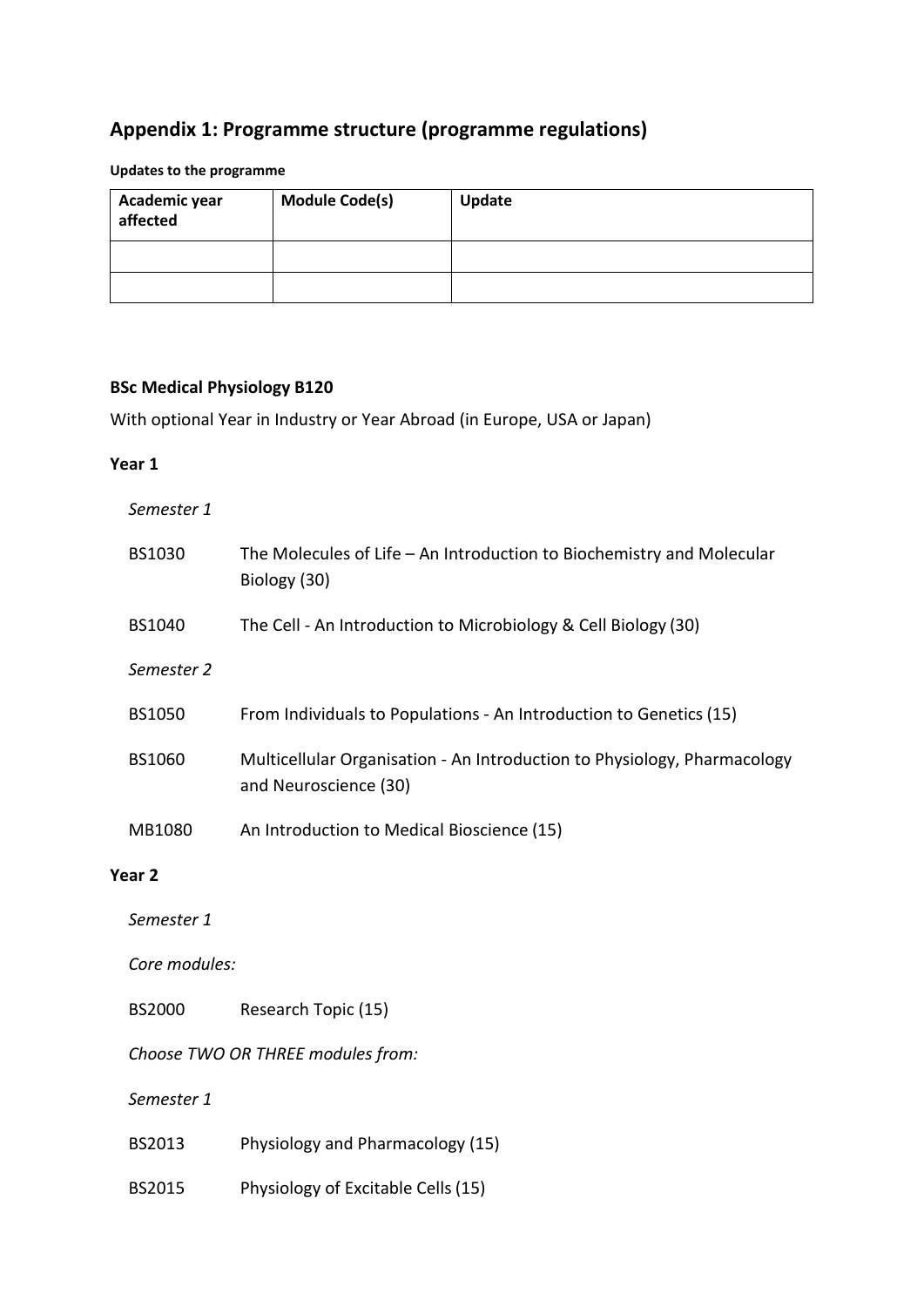### *Semester 2*

BS2014 Exercise Physiology and Pharmacology (15)

# *Semester 1*

*For semester 1, make the credits add up to 60 by choosing from the modules listed below: 1*

| BS2009        | Genomes (15)                                |
|---------------|---------------------------------------------|
| <b>BS2030</b> | Principles of Microbiology (15)             |
| BS2092        | Molecular and Cell Biology (15)             |
| <b>BS2059</b> | Global Change Biology and Conservation (15) |
| MB2020        | Medical Microbiology (15)                   |

## **Semester total: 60 credits**

*Semester 2*

### *Core module:*

| MB2080                                                                                        | Pathophysiology of Disease (15)                                               |  |  |
|-----------------------------------------------------------------------------------------------|-------------------------------------------------------------------------------|--|--|
| For semester 2, make the credits add up to 60 by choosing from the modules listed below: $^1$ |                                                                               |  |  |
| BS2004                                                                                        | Contemporary Techniques in Biological Data Analysis (15)                      |  |  |
| BS2026                                                                                        | Genes, Development & Inheritance (15)                                         |  |  |
| BS2032                                                                                        | Immunology and Eukaryotic Microbiology (15)                                   |  |  |
| BS2033                                                                                        | Immunology and Eukaryotic Microbiology (with Science Enterprise Trip)<br>(15) |  |  |
| BS2040                                                                                        | Bioinformatics (15)                                                           |  |  |
| BS2077                                                                                        | Neurobiology & Animal Behaviour (15)                                          |  |  |
| BS2091                                                                                        | Biochemistry of Nucleic Acids (15)                                            |  |  |
| BS2093                                                                                        | Protein Control in Cellular Regulation (15)                                   |  |  |
| BS2066                                                                                        | Behavioural Neurobiology                                                      |  |  |
|                                                                                               |                                                                               |  |  |

## **Semester total: 60 credits**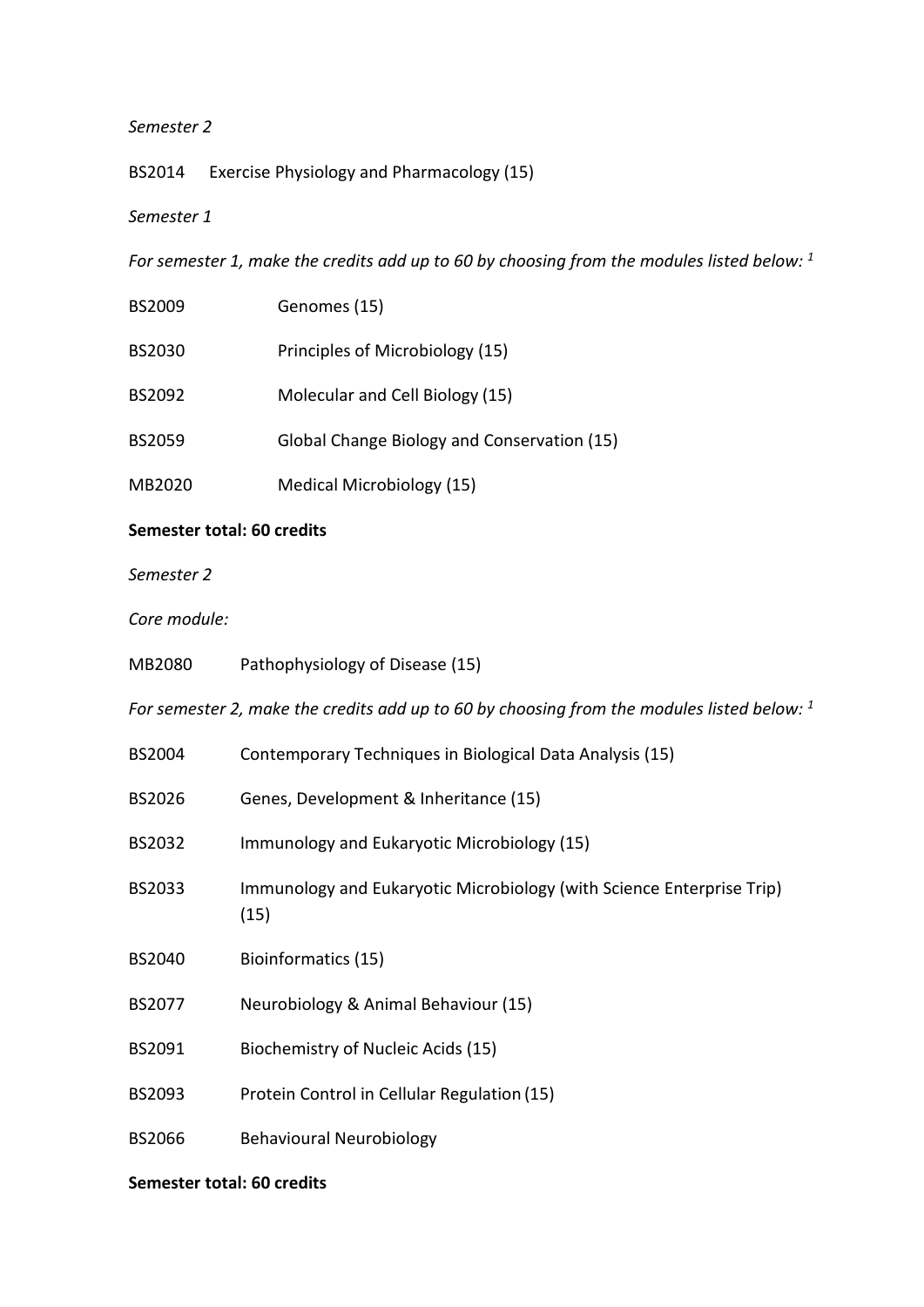## **With a Year in Industry (option)**

*Core module:*

BS3400 Year in Industry Research Placement (0) (Year-long)

#### **Year 3**

*Semester 1* 

Research Project: 30/45 credits.

Choose ONE from the following five options:

| i)   | BS3101        | Experimental Research Project A (15) and                |
|------|---------------|---------------------------------------------------------|
|      | BS3102        | Experimental Research Project B (30) (Year-long module) |
|      | <b>OR</b>     |                                                         |
| ii)  | BS3201        | Analytical Research Project (30)                        |
|      | <b>OR</b>     |                                                         |
| iii) | BS3301        | Education Research Project A (15) and                   |
|      | <b>BS3302</b> | Education Research Project B (30) (Year-long module)    |
|      | <b>OR</b>     |                                                         |
| iv)  | BS3401        | Steered Experimental Research Project (30)              |
|      | <b>OR</b>     |                                                         |
| v)   | BS3501        | Field Research Project A (Operation Wallacea) (15) and  |
|      | BS3102        | Experimental Research Project B (30) (Year-long module) |

*Choose THREE or FOUR modules from:*

#### *Semester 1*

- BS3054 Molecular and Cellular Pharmacology (15)
- BS3055 Molecular and Cellular Neuroscience (15)
- *Semester 2*
- BS3056 Cellular Physiology of the Cardiovascular System(15)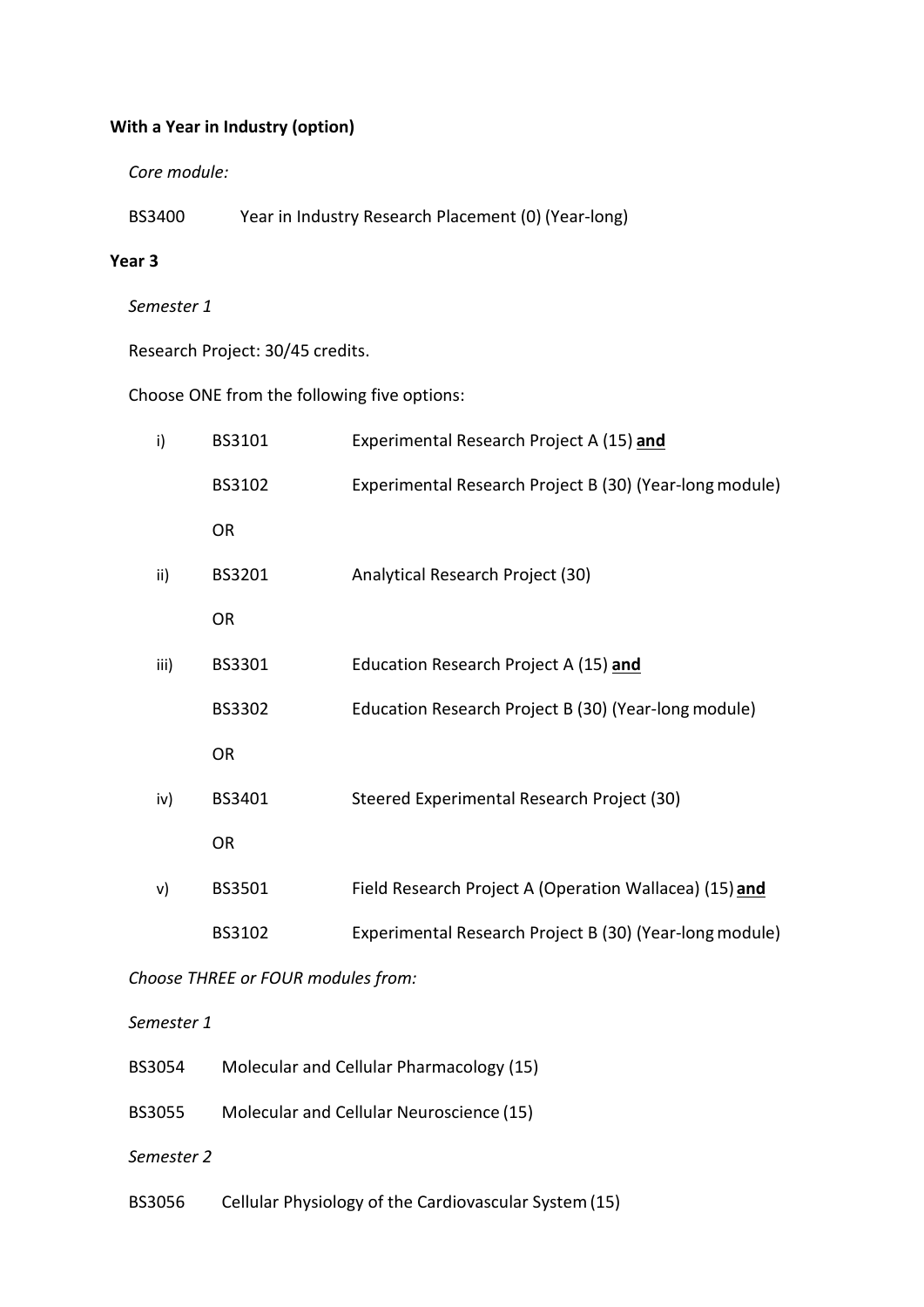BS3033 Physiology, Pharmacology and Behaviour (15)

*Semester 1*

*For semester 1, make the credits add up to 60 by choosing from the modules listed below: 1*

- BS3064 Comparative Neurobiology (15)
- BS3000 Evolutionary Genetics (15)
- BS3010 Gene Expression: Molecular Basis & Medical Relevance (15)
- BS3015 Molecular & Cellular Immunology (15)
- BS3031 Human Genetics (15)
- BS3068 Microbial Biotechnology (15)
- BS3070 Structural Biology (15)

#### **Semester total: 60 credits**

*Semester 2*

*Core module:*

MB3057 Current and Future Therapeutics (15)

*For semester 2, make the credits add up to 60 by choosing from the modules listed below: 1*

- BS3003 Cancer Cell & Molecular Biology (15)
- BS3011 Microbial Pathogenesis and Genomics (15)
- BS3013 Human and Environmental Microbiomics (15)
- BS3016 Neuroscience Futures (15)
- BS3073 Conservation and Ecological Genetics (15)
- BS3080 Behavioural Ecology (15)

#### **Semester total: 60 credits**

 $1$  Module selection subject to timetable restrictions.

#### **Appendix 2: Module specifications**